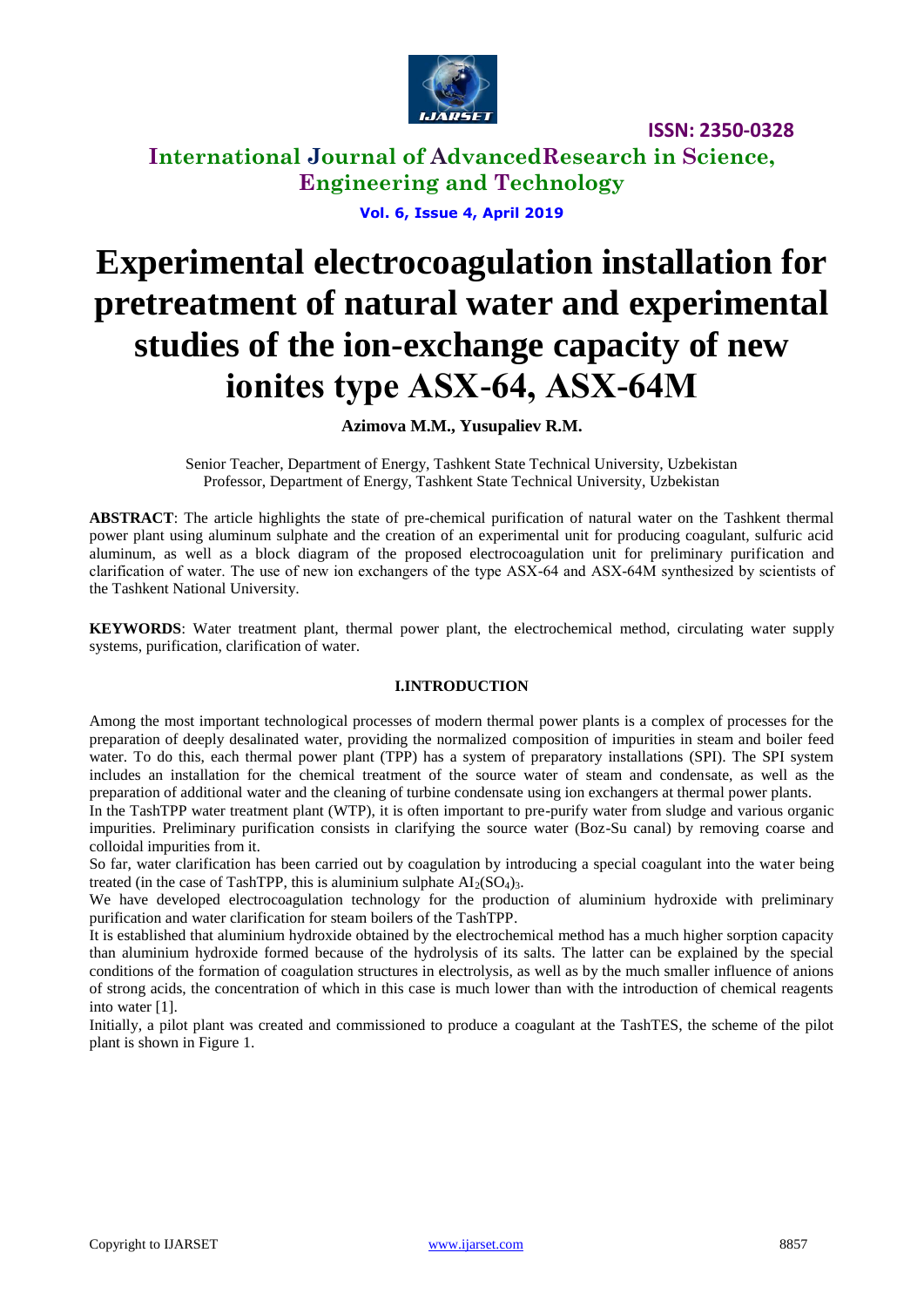

# **International Journal of AdvancedResearch in Science, Engineering and Technology**

#### **Vol. 6, Issue 4, April 2019**



Figure 1. Diagram of the experimental unit for coagulant production at the TashTPP. 1-dimensional acid tank; 2-tank coagulator; 3- aluminium plates; 4-connecting tires; 5-tank for cooling; 6-ballast resistance; 7-power supply; 8-pipe acid supply; 9-water supply pipe; 10-piped cooling water supply; 11-pipeline draining the finished coagulant; 12 capacity for the finished coagulant; 13-coagulant supply to the technical water purification line.

#### **II. SIGNIFICANCE OF THE SYSTEM**

The essence of the method of electrocoagulation is the anodic dissolution of metals under the influence of electric current with the subsequent formation of colloidal impurities.

In the developed technology, it is proposed to use aluminium and duralumin waste. The method provides high efficiency of water purification and has significant advantages over reagent methods, first, the compactness of the installation, the absence of bulky reagent facilities, ease of maintenance, and the ability to fully automate and save currency.

In connection with the impossibility of providing the TashTPP with the necessary reagent - aluminium sulphate aluminium - we carried out studies to obtain the necessary reagent with electrocoagulation using aluminium scrap as a soluble electrode.

#### **III. LITERATURE SURVEY**

To carry out the tasks we have carried out literary analysis and research on the illuminated materials.The greatest contribution to the study of problems of treatment of water was made by the following scientists and experts: Zenin S.V., Mosin O., Kurik M.V., Martin Ch., Ignatov I., Emoto M., andother.Thousands of papers by both theorists and experimenters are devoted to the study of the properties of water. But they are all fragmented, not coordinated. The problem of water is an extremely important fundamental problem of the 21st century that should be solved by a wide range of specialists.

#### **IV. METHODOLOGY**

The removal of colloidal substances and water clarification at the Tash TPP is carried out by introducing into the treated water the technical coagulant of aluminium sulphate  $Al_2(SO_4)$ <sup>3</sup>. In connection with the impossibility of regularly providing the TUHP of TashTPES with the necessary Al<sub>2</sub>(SO<sub>4</sub>)<sub>3</sub> reagent. We have conducted studies to obtain a solution of this reagent in industrial conditions.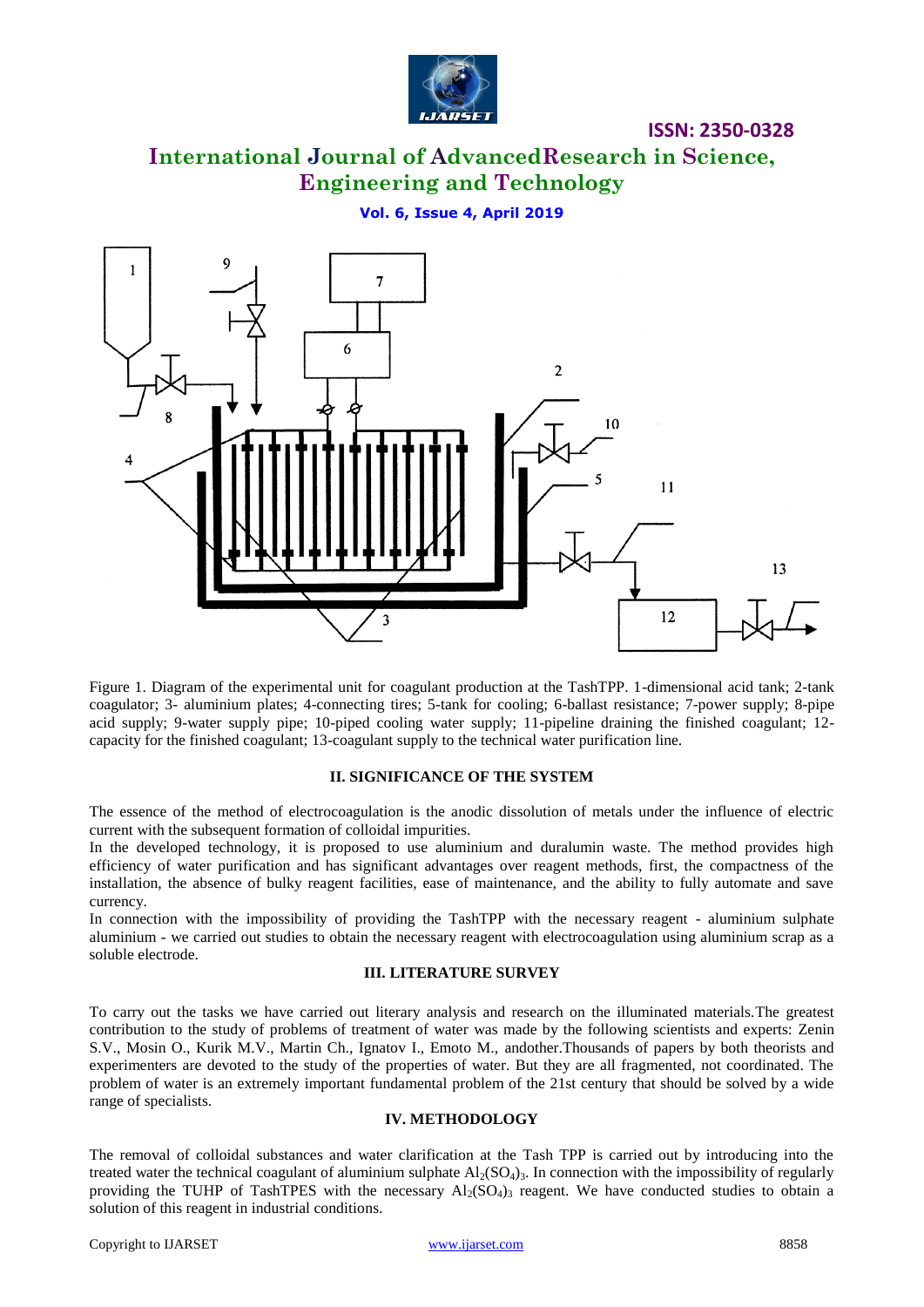

### **International Journal of AdvancedResearch in Science, Engineering and Technology**

### **Vol. 6, Issue 4, April 2019**

In the Republic of Uzbekistan, various ion exchangers are used for deep water desalination at TPP, such as KU-1, KU-2, AN-17, AV-18 and others. Such ionites in the Republic of Uzbekistan are imported from foreign countries and Russia.

A block diagram of the proposed electrocoagulacine pre-treatment and water clarification unit is shown in Figure 2.



Fig. 2. The block diagram of the electrocoagulation unit:1-tank electrolyte preparation; 2 and 3 electro coagulators; 4 power supply; 5-coagulant dispenser; 6-acid dispenser; 7 sensor lightness of the source water; 8 light water sensor; 9 pH sensor clarified water; 10 - pH sensor of the source water; 11 and 12 control circuits dispensers; 13-mer acid tank; 14-tank prepared salt; 15- coagulant filling tank; 16 column clarifier; 17-tank of sulphuric acid.

According to the calculations of electro coagulator tanks should be chosen with a capacity of 2 m3, dissolving electrodes can be used in the form of pressed plates or sheets prepared from waste, or block-bulk. In the tanks with electrodes electrolyte flows from the tank, in which the electrolyte of the required density is prepared.

Energy consumption can be minimized by selecting the interelectrode spacing and the switching time of the electrodes. Calculations based on the experience of working on an experimental installation for obtaining a coagulant by an electrochemical method showed that the capacity of the installation with a current density on the electrodes of 50  $A/m<sup>2</sup>$ and an electrolyte temperature of 20  $\degree$ C is 20 l/h. The plant capacity can be regulated by the current density, as well as the temperature of the electrolyte.

The accumulated coagulant with the necessary composition is accumulated in the coagulant accumulation tank (available at TashTPP. From this coagulant tank through the dispenser it mixes with the source water (water from Boz-Su) is fed to the input of the clarifier columns.

To improve the cleaning process and clarify the purified water is added acid to obtain the required pH. The pH sensor installed at the inlet and outlet of the clarifier columns, and the metering control circuit regulate the flow of the required amount of acid through the metering unit.

It is planned to introduce control from the quality and clarified water quality sensors into the automation scheme. This will allow to regulate the intake of coagulant when the source water is highly contaminated and to monitor the quality of the clarified water during the day.

The feasibility of the proposed project is confirmed experimentally by an electro coagulator, which has shown its working capacity, and a coagulant was obtained on it that fully meets the requirements of cleaning and clarification of the source water. Calculations based on the experience on the experimental installation for obtaining a coagulant by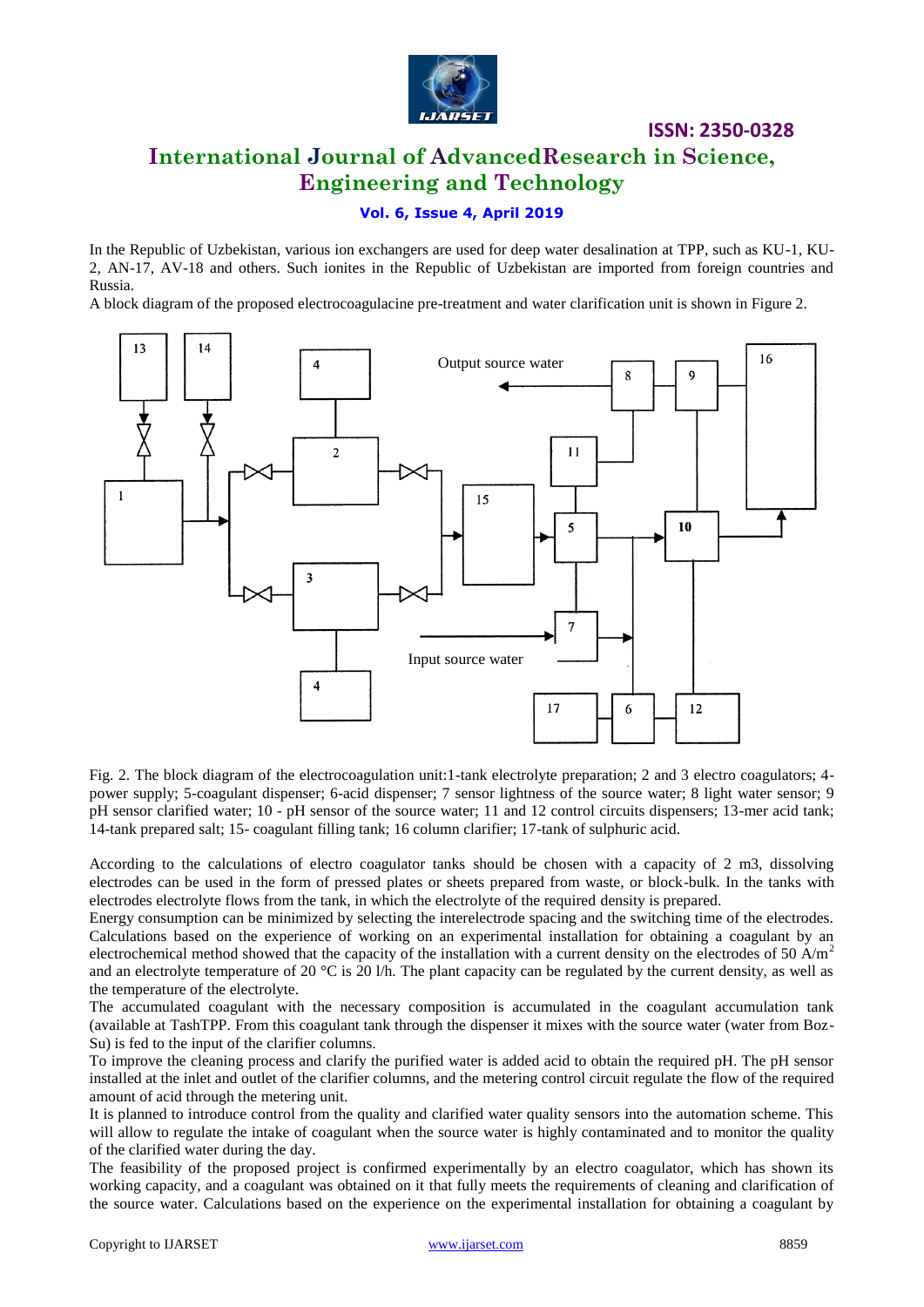

# **International Journal of AdvancedResearch in Science, Engineering and Technology**

### **Vol. 6, Issue 4, April 2019**

electrochemical method showed that the performance of the proposed installation with a current density on the electrodes of 50 A / m2 and a temperature of electrolyte  $20^{\circ}$ C is 20 l/h of a coagulant with a chemical composition: density of 1.3 g /cm<sup>3</sup>; aluminium oxide Al<sub>2</sub>O<sub>3</sub> -7.6%; in terms of aluminium sulphate Al<sub>2</sub>(SO<sub>4</sub>)<sub>3</sub>-25.5%. The plant capacity can be regulated by the current density, as well as the temperature of the electrolyte.

As is well known, one of the reliable methods of preparing deeply desalinated water for powering steam generators of TPPs is ion-exchange water treatment, therefore, a large amount of ion exchangers is needed when preparing additional water and cleaning turbine condensate at TPPs. [1,2].

Due to the lack of technology for the synthesis and production of such ion exchange materials, in the Republic of Uzbekistan for use at TPPs they are imported from foreign countries.

At this time, researchers of the National University of Uzbekistan proposed technological regulations for the production of new ion-exchange materials based on polyacrylonitrile, polyacrylamide, produced at the Navoi chemical plant, and they successfully completed the synthesis of an experimental batch of samples of ion-exchange materials ASX-64 and ASX-64M. [2]

These ion exchangers are obtained by modifying polyacrylonitrile produced at the Navoi chemical plant by polymerization.

The process of obtaining these ion exchangers consists of the following operations:

1. Amine + catalyst + stabilizer

2. Polyacrylanitrile + stabilizerignite

3.Ion-rinse drying.

The synthesized ion exchangers ASX-64 and ASX-64M are resistant to effects of 4% hydrochloric acid solution and fully retain their sorption capacity in the range of 6-60**°**C and above.

To study the ion-exchange capacity and duration of operation of these ion exchangers, we manufactured a laboratory setup equipped with columns with a diameter of 50 mm and a height of 500 mm. For the study, each column is filled with 15-20 grams of ion exchanger, the speed of passing water through the columns is 15-18 m/h.

#### **V. EXPERIMENTAL RESULTS**

The table shows the results of experimental studies of ion-exchange capacity of ion exchangers ASX-64 and ASX-64M with respect to chlorine ions. [2]

Determination of chlorine in purified water was carried out by titration of the filter 0.1 sodium hydroxide solutions (NaOH).

The results of the study of the ion-exchange capacity of the ion exchanger АСХ-64, water with a chlorine ion content of 36 mg/l. Table 1.

| The amount water ml. | The amount of NaOH      | The residual content of chlorine       | Residual equivalent   |
|----------------------|-------------------------|----------------------------------------|-----------------------|
|                      | consumed for titration, | ions in the filtrate where the initial | chlorine ion content, |
|                      | ml                      | chlorine content, mg/l                 | mg.eq/l.              |
| 200                  | 0                       |                                        |                       |
| 400                  | 0                       |                                        |                       |
| 1500                 | 0                       |                                        | $\Omega$              |
| 2500                 | 0                       |                                        |                       |
| 5000                 |                         |                                        |                       |
| 6300                 | $\Omega$                |                                        |                       |
| 6350                 | 0,1                     | 0,8                                    | 0,02                  |
| 6400                 | 0.15                    | 0,18                                   | 0.06                  |
| 6450                 | 0,20                    | 2,7                                    | 0.07                  |
| 6500                 | 0,30                    | 4,7                                    | 0,12                  |
| 6550                 | 0,35                    | 5,4                                    | 0,15                  |
| 6000                 | 0,40                    | 6,3                                    | 0,17                  |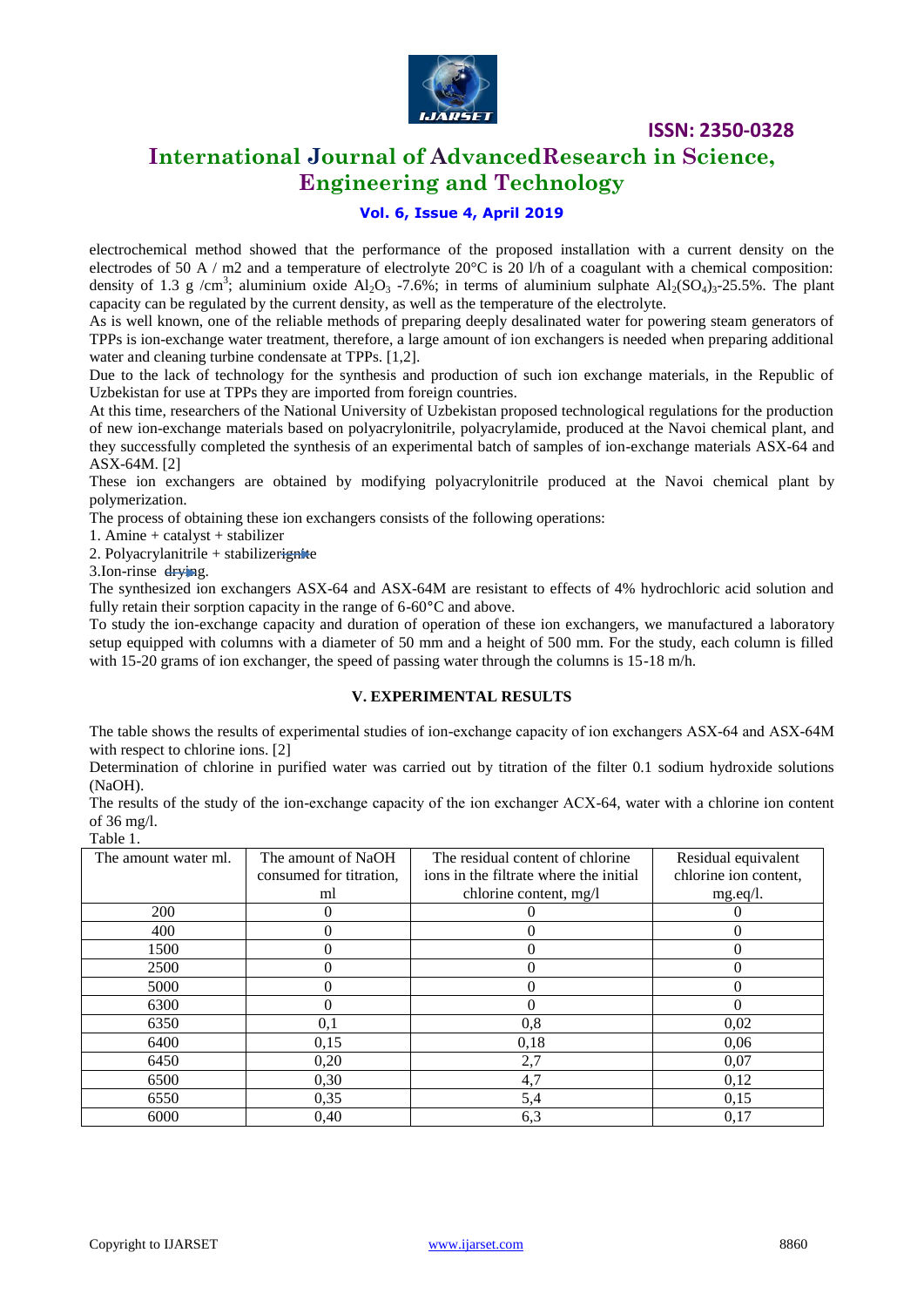

# **International Journal of AdvancedResearch in Science, Engineering and Technology**

#### **Vol. 6, Issue 4, April 2019**



Fig.1.The absorption of chlorine ions by ion exchanger АSХ-64 and АSХ-64М with chlorine content in the studied water.

Preliminary experimental studies have shown that ionites like АSХ-64 and АSХ-64М successfully purify water from ionites of chlorine sulphate and nitrate as a result of the following reactions:

 $RIOH + Cl = RICI + OH -$ 

 $2RIOH + SO^{2-} = R_2ISO_4 + 2OH$ 

 $RIOH + NO_3 = RINO_3 + OH-$ 

In the process of anionizing water on these anion exchangers, the salinity of water decreases to 10 mg.eq/l. The results of the study of the ion-exchange capacity of the ion exchanger ASX-64M in water with a chlorine ion content of mg/l.  $\overline{a}$   $\overline{b}$ 

| Table 2.             |                         |                                        |                       |  |
|----------------------|-------------------------|----------------------------------------|-----------------------|--|
| The amount water ml. | The amount of NaOH      | The residual content of chlorine       | Residual equivalent   |  |
|                      | consumed for titration, | ions in the filtrate where the initial | chlorine ion content, |  |
|                      | ml                      | chlorine content, mg/l                 | mg.eq/l.              |  |
| 200                  | 0                       |                                        |                       |  |
| 400                  | $\Omega$                | 0                                      | $\theta$              |  |
| 600                  | $\Omega$                |                                        |                       |  |
| 750                  | $\theta$                |                                        | $\theta$              |  |
| 800                  | 0.3                     | 4,5                                    | 0,12                  |  |
| 850                  | 0,4                     | 6,3                                    | 0,17                  |  |
| 900                  | 0,5                     | 8,1                                    | 0,22                  |  |
| 950                  | 0,6                     | 9,9                                    | 0,27                  |  |
| 1000                 | 0,8                     | 13,5                                   | 0,36                  |  |
| 1050                 | 1,1                     | 18,5                                   | 0,51                  |  |
| 1100                 | 1,7                     | 29,7                                   | 0,81                  |  |
| 1150                 | 2,1                     | 36,9                                   | 1,01                  |  |

As can be seen from the results of the study, the ions are very well absorbed on the ion exchangers АSХ-64 and АSХ-64М; however, with an increase in the content of ions in the water being purified, the volume of the leaked water decreases to chlorine leakage. This is due to the magnitude of the exchange capacity of ion exchangers.

The magnitude of the working exchange capacity of these ion exchangers mainly depends on the number of functional groups injected, as primary (-NH2). Secondary  $(= NH)$  and tertiary  $(= N)$  amino groups, the more connected such amino groups in the resulting ion exchangers, the greater the magnitude of the ion-exchange capacity (E).